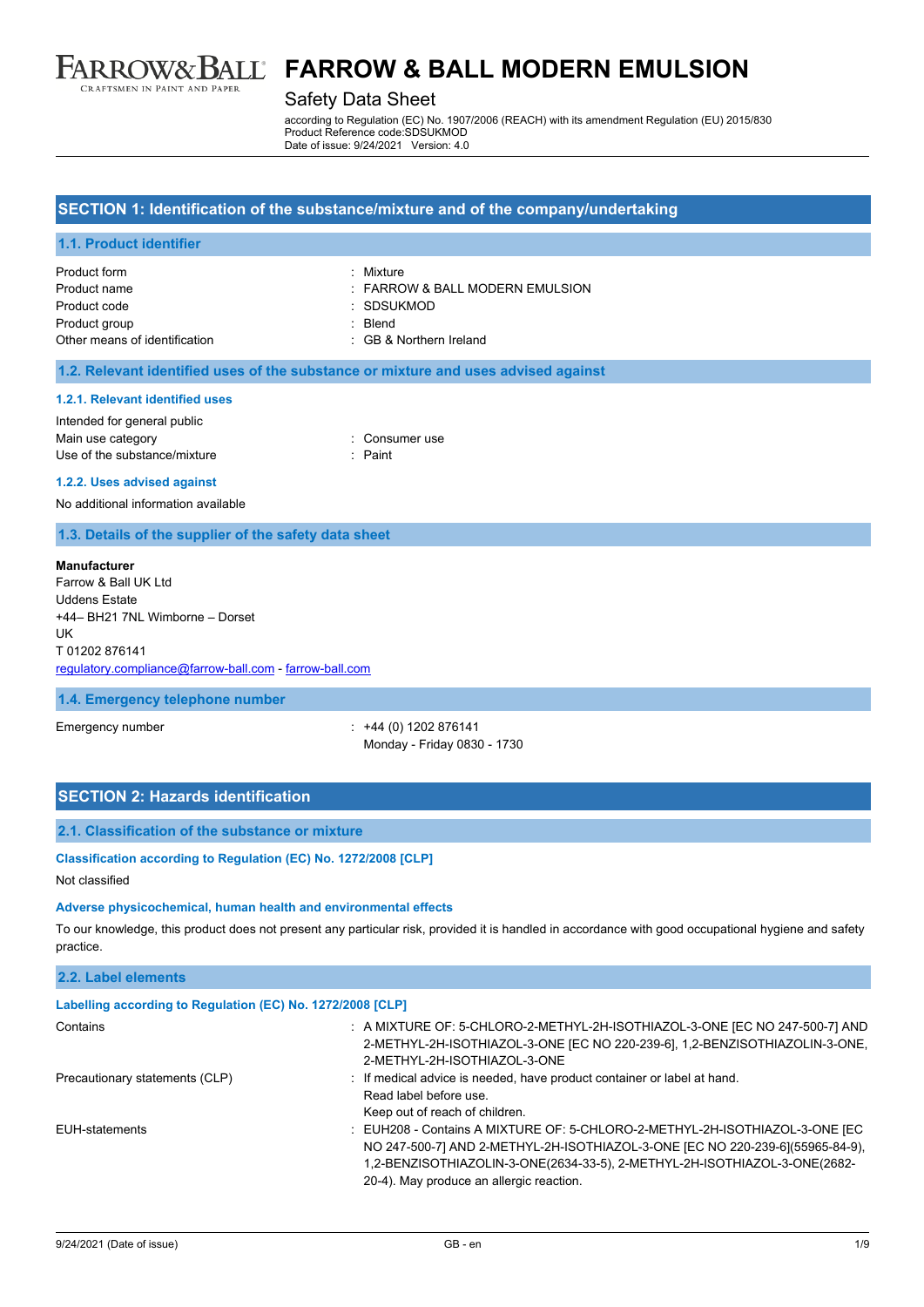### Safety Data Sheet

according to Regulation (EC) No. 1907/2006 (REACH) with its amendment Regulation (EU) 2015/830

#### **2.3. Other hazards**

This substance/mixture does not meet the PBT criteria of REACH regulation, annex XIII This substance/mixture does not meet the vPvB criteria of REACH regulation, annex XIII

### **SECTION 3: Composition/information on ingredients**

#### **3.1. Substances**

#### Not applicable

**3.2. Mixtures**

| <b>Name</b>                                                                                                                          | <b>Product identifier</b>                                             | $\frac{9}{6}$ | <b>Classification according to</b><br><b>Regulation (EC) No. 1272/2008</b><br>[CLP]                                                                                         |
|--------------------------------------------------------------------------------------------------------------------------------------|-----------------------------------------------------------------------|---------------|-----------------------------------------------------------------------------------------------------------------------------------------------------------------------------|
| 1,2-BENZISOTHIAZOLIN-3-ONE                                                                                                           | CAS-No.: 2634-33-5<br>EC-No.: 220-120-9<br>EC Index-No.: 613-088-00-6 | < 0.1         | Acute Tox. 4 (Oral), H302<br>Skin Irrit. 2, H315<br>Eye Dam. 1, H318<br>Skin Sens. 1, H317<br>Aquatic Acute 1, H400                                                         |
| A MIXTURE OF: 5-CHLORO-2-METHYL-2H-<br>ISOTHIAZOL-3-ONE [EC NO 247-500-7] AND 2-<br>METHYL-2H-ISOTHIAZOL-3-ONE [EC NO 220-239-<br>6] | CAS-No.: 55965-84-9<br>EC Index-No.: 613-167-00-5                     | < 0.1         | Acute Tox. 3 (Inhalation), H331<br>Acute Tox. 3 (Dermal), H311<br>Acute Tox. 3 (Oral), H301<br>Skin Corr. 1A, H314<br>Skin Sens. 1, H317<br>Aquatic Chronic 1, H410 (M=100) |
| 2-METHYL-2H-ISOTHIAZOL-3-ONE                                                                                                         | CAS-No.: 2682-20-4<br>EC-No.: 220-239-6                               | < 0.1         | Acute Tox. 3 (Oral), H301<br>Acute Tox. 3 (Dermal), H311<br>Skin Corr. 1A, H314<br>Skin Sens. 1, H317<br>Eye Dam. 1, H318<br>STOT SE 3, H335<br>Aquatic Acute 1, H400       |

| <b>Specific concentration limits:</b>                                                                                                |                                                                       |                                                                                                                                                                     |  |  |
|--------------------------------------------------------------------------------------------------------------------------------------|-----------------------------------------------------------------------|---------------------------------------------------------------------------------------------------------------------------------------------------------------------|--|--|
| <b>Name</b>                                                                                                                          | <b>Product identifier</b>                                             | <b>Specific concentration limits</b>                                                                                                                                |  |  |
| 1,2-BENZISOTHIAZOLIN-3-ONE                                                                                                           | CAS-No.: 2634-33-5<br>EC-No.: 220-120-9<br>EC Index-No.: 613-088-00-6 | $(0.05 \leq C < 100)$ Skin Sens. 1, H317                                                                                                                            |  |  |
| A MIXTURE OF: 5-CHLORO-2-METHYL-2H-<br>ISOTHIAZOL-3-ONE [EC NO 247-500-7] AND 2-<br>METHYL-2H-ISOTHIAZOL-3-ONE JEC NO 220-239-<br>61 | CAS-No.: 55965-84-9<br>EC Index-No.: 613-167-00-5                     | $(0.0015 ≤ C < 100)$ Skin Sens. 1, H317<br>$(0.06 \leq C \leq 0.6)$ Skin Irrit. 2, H315<br>(0.06 ≤C ≤ 0.6) Eye Irrit. 2, H319<br>(0.6 ≤C < 100) Skin Corr. 1B, H314 |  |  |
| 2-METHYL-2H-ISOTHIAZOL-3-ONE                                                                                                         | CAS-No.: 2682-20-4<br>EC-No.: 220-239-6                               | (0.0015 ≤C < 100) Skin Sens. 1, H317                                                                                                                                |  |  |

Comments **Example 2** This liquid mixture contains titanium dioxide. The hazard of this substance arises when respirable dust is inhaled and so applies only to powder forms.

Full text of H and EUH statements: see section 16

### **SECTION 4: First aid measures**

#### **4.1. Description of first aid measures**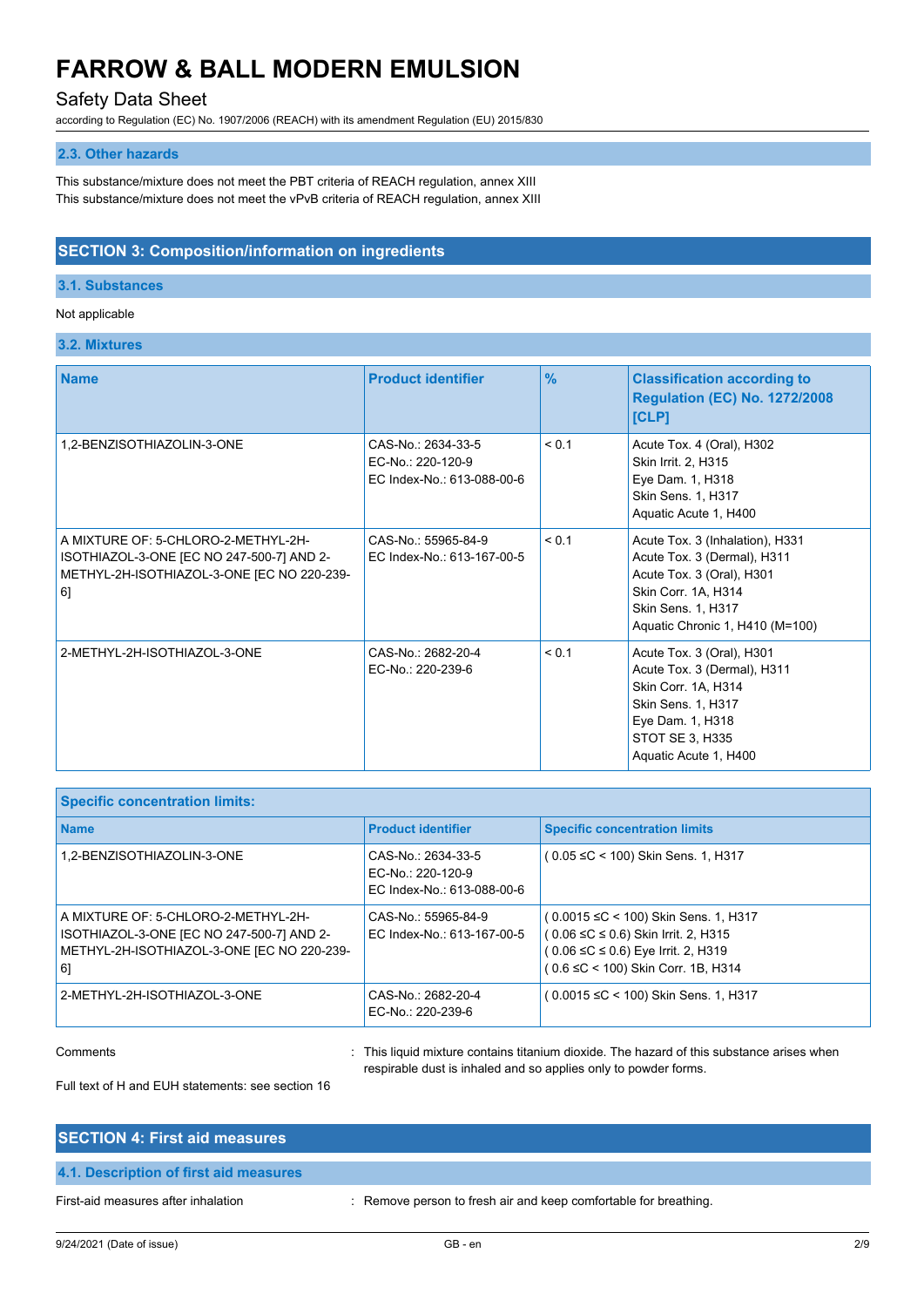# Safety Data Sheet

according to Regulation (EC) No. 1907/2006 (REACH) with its amendment Regulation (EU) 2015/830

| First-aid measures after skin contact                            | : Wash skin with plenty of water.                       |
|------------------------------------------------------------------|---------------------------------------------------------|
| First-aid measures after eye contact                             | : Rinse eyes with water as a precaution.                |
| First-aid measures after ingestion                               | : Call a poison center or a doctor if you feel unwell.  |
| 4.2. Most important symptoms and effects, both acute and delayed |                                                         |
| Symptoms/effects after skin contact                              | : Repeated exposure may cause skin dryness or cracking. |
| Symptoms/effects after eye contact                               | May cause slight irritation.                            |
| Symptoms/effects after ingestion                                 | : May cause irritation to the digestive tract.          |

### **4.3. Indication of any immediate medical attention and special treatment needed**

Treat symptomatically.

| <b>SECTION 5: Firefighting measures</b>                              |                                                                                                                                                                            |  |  |
|----------------------------------------------------------------------|----------------------------------------------------------------------------------------------------------------------------------------------------------------------------|--|--|
| 5.1. Extinguishing media                                             |                                                                                                                                                                            |  |  |
| Suitable extinguishing media                                         | : Water spray. Dry powder. Foam. Carbon dioxide.                                                                                                                           |  |  |
| 5.2. Special hazards arising from the substance or mixture           |                                                                                                                                                                            |  |  |
| Fire hazard<br><b>Explosion hazard</b><br>Reactivity in case of fire | : Not flammable.<br>: No direct explosion hazard.<br>Product is not explosive.                                                                                             |  |  |
| 5.3. Advice for firefighters                                         |                                                                                                                                                                            |  |  |
| Precautionary measures fire<br>Protection during firefighting        | : Stop leak if safe to do so.<br>Do not attempt to take action without suitable protective equipment. Self-contained<br>breathing apparatus. Complete protective clothing. |  |  |

| <b>SECTION 6: Accidental release measures</b>                            |                                                                                                                                                                |  |  |  |
|--------------------------------------------------------------------------|----------------------------------------------------------------------------------------------------------------------------------------------------------------|--|--|--|
| 6.1. Personal precautions, protective equipment and emergency procedures |                                                                                                                                                                |  |  |  |
| General measures                                                         | : Clean up any spills as soon as possible, using an absorbent material to collect it. Stop leak<br>if safe to do so.                                           |  |  |  |
| 6.1.1. For non-emergency personnel                                       |                                                                                                                                                                |  |  |  |
| Protective equipment<br>Emergency procedures                             | : Wear recommended personal protective equipment.<br>: Avoid contact with skin and eyes.                                                                       |  |  |  |
| 6.1.2. For emergency responders                                          |                                                                                                                                                                |  |  |  |
| Protective equipment                                                     | : Do not attempt to take action without suitable protective equipment. For further information<br>refer to section 8: "Exposure controls/personal protection". |  |  |  |
| <b>Emergency procedures</b>                                              | Stop leak if safe to do so.                                                                                                                                    |  |  |  |
| <b>6.2. Environmental precautions</b>                                    |                                                                                                                                                                |  |  |  |
| Avoid release to the environment.                                        |                                                                                                                                                                |  |  |  |
|                                                                          |                                                                                                                                                                |  |  |  |

| 6.3. Methods and material for containment and cleaning up       |                                                                                                                                                              |  |  |
|-----------------------------------------------------------------|--------------------------------------------------------------------------------------------------------------------------------------------------------------|--|--|
| For containment<br>Methods for cleaning up<br>Other information | : Stop leak without risks if possible.<br>: Take up liquid spill into absorbent material.<br>: Dispose of materials or solid residues at an authorized site. |  |  |
|                                                                 |                                                                                                                                                              |  |  |

**6.4. Reference to other sections**

For further information refer to section 13.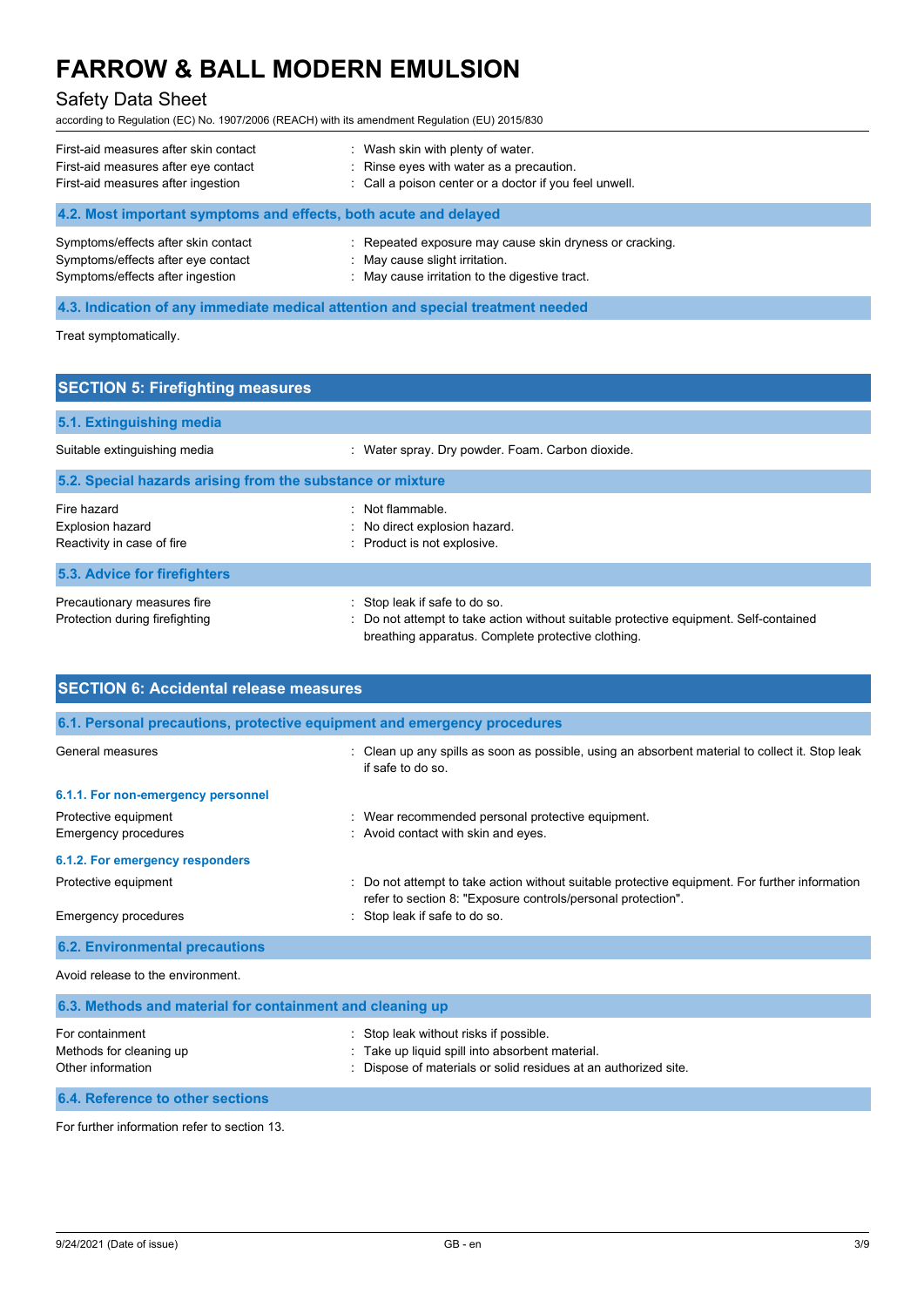### Safety Data Sheet

according to Regulation (EC) No. 1907/2006 (REACH) with its amendment Regulation (EU) 2015/830

| <b>SECTION 7: Handling and storage</b>                            |                                                                                                                                                                                              |
|-------------------------------------------------------------------|----------------------------------------------------------------------------------------------------------------------------------------------------------------------------------------------|
| 7.1. Precautions for safe handling                                |                                                                                                                                                                                              |
| Precautions for safe handling<br>Hygiene measures                 | : Ensure good ventilation of the work station. Wear personal protective equipment.<br>: Do not eat, drink or smoke when using this product. Always wash hands after handling the<br>product. |
| 7.2. Conditions for safe storage, including any incompatibilities |                                                                                                                                                                                              |
| Storage conditions                                                | : Store in a well-ventilated place. Keep cool.                                                                                                                                               |

**7.3. Specific end use(s)**

No additional information available

#### **SECTION 8: Exposure controls/personal protection**

#### **8.1. Control parameters**

**8.1.1 National occupational exposure and biological limit values**

No additional information available

#### **8.1.2. Recommended monitoring procedures**

No additional information available

#### **8.1.3. Air contaminants formed**

No additional information available

#### **8.1.4. DNEL and PNEC**

No additional information available

#### **8.1.5. Control banding**

No additional information available

#### **8.2. Exposure controls**

#### **8.2.1. Appropriate engineering controls**

**Appropriate engineering controls:** Ensure good ventilation of the work station.

#### **8.2.2. Personal protection equipment**

#### **Personal protective equipment:**

#### Gloves. Protective goggles.

**Personal protective equipment symbol(s):**



#### **8.2.2.1. Eye and face protection**

**Eye protection:** Safety glasses

**8.2.2.2. Skin protection**

**Skin and body protection:** Wear suitable protective clothing

**Hand protection:** Protective gloves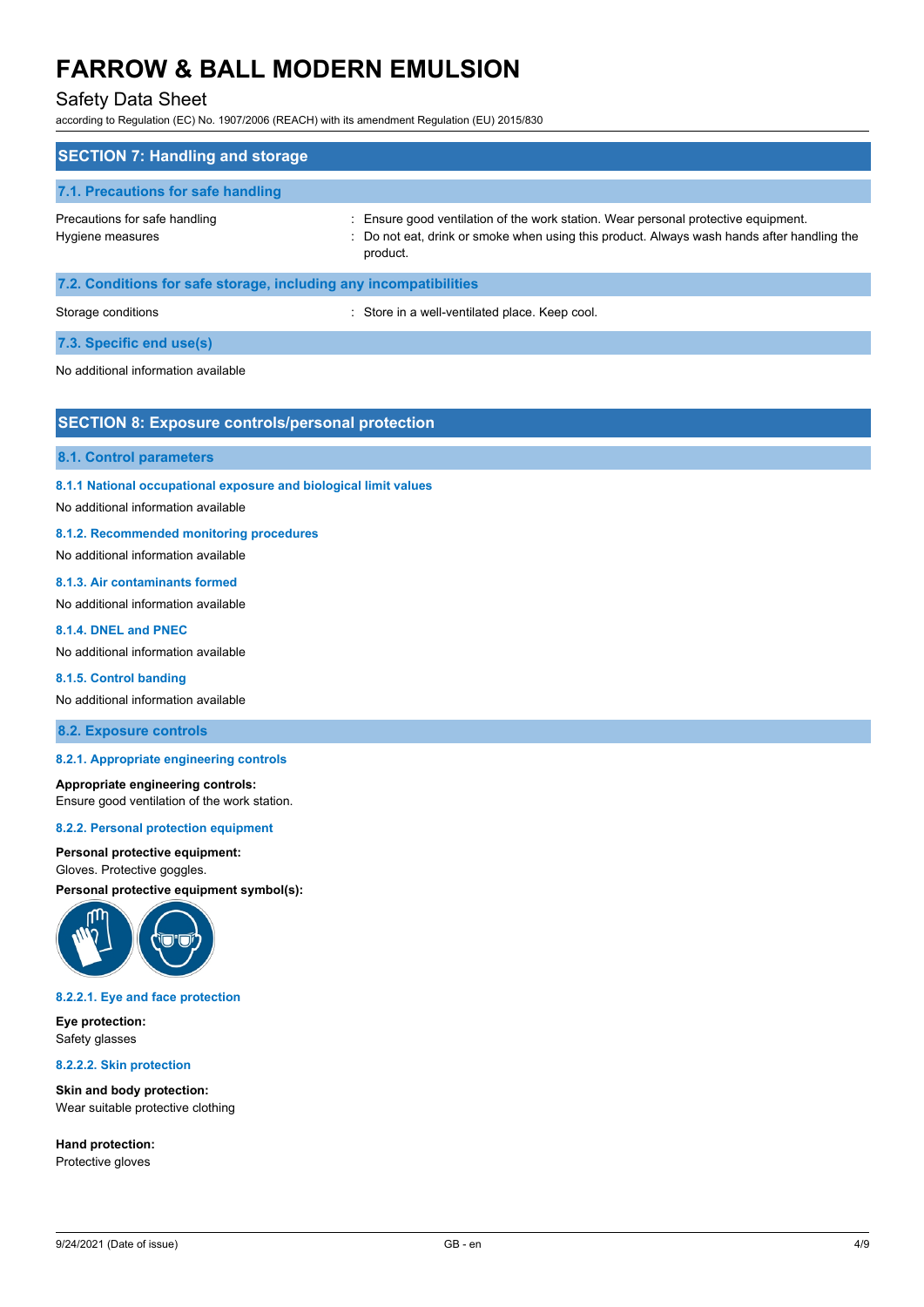### Safety Data Sheet

according to Regulation (EC) No. 1907/2006 (REACH) with its amendment Regulation (EU) 2015/830

#### **8.2.2.3. Respiratory protection**

#### **Respiratory protection:**

In case of insufficient ventilation, wear suitable respiratory equipment. Correctly fitting FFP1 or P3 (with P100 particulate filter) respiratory equipment, approved to EN 149/EN 405 should be worn when spraying this product.

#### **8.2.2.4. Thermal hazards**

No additional information available

#### **8.2.3. Environmental exposure controls**

#### **Environmental exposure controls:**

Avoid release to the environment.

#### **Consumer exposure controls:**

The substance is not classified for human health hazards or for environment effects and it is not PBT or vPvB so that no exposure assessment or risk characterisation is required. For tasks where the intervention of workers is required, the substance must be handled in accordance with good industrial hygiene and safety procedures.

#### **Other information:**

Do not eat, drink or smoke when using this product.

#### **SECTION 9: Physical and chemical properties**

#### **9.1. Information on basic physical and chemical properties**

| Physical state                                  | Liquid                    |
|-------------------------------------------------|---------------------------|
| Appearance                                      | Liquid.                   |
| Colour                                          | Various                   |
| Odour                                           | Barely perceptible odour. |
| Odour threshold                                 | No data available         |
| рH                                              | $8.0 - 8.5$               |
| Relative evaporation rate (butylacetate=1)      | No data available         |
| Melting point                                   | No data available.        |
| Freezing point                                  | No data available         |
| Boiling point                                   | : 100 $^{\circ}$ C        |
| Flash point                                     | >100 °C                   |
| Auto-ignition temperature                       | No data available.        |
| Decomposition temperature                       | No data available         |
| Flammability (solid, gas)                       | : Not applicable          |
| Vapour pressure                                 | No data available         |
| Relative vapour density at 20 °C                | No data available.        |
| Relative density                                | 1.2 - 1.4 $q$ / $cc$      |
| Solubility                                      | No data available         |
| Partition coefficient n-octanol/water (Log Pow) | No data available         |
| Viscosity, kinematic                            | No data available         |
| Viscosity, dynamic                              | No data available         |
| <b>Explosive properties</b>                     | No data available         |
| Oxidising properties                            | No data available         |
| <b>Explosive limits</b>                         | No data available         |

#### **9.2. Other information**

VOC content : 4 g/l a (30g/l)

### **SECTION 10: Stability and reactivity**

#### **10.1. Reactivity**

The product is non-reactive under normal conditions of use, storage and transport.

#### **10.2. Chemical stability**

Stable under normal conditions.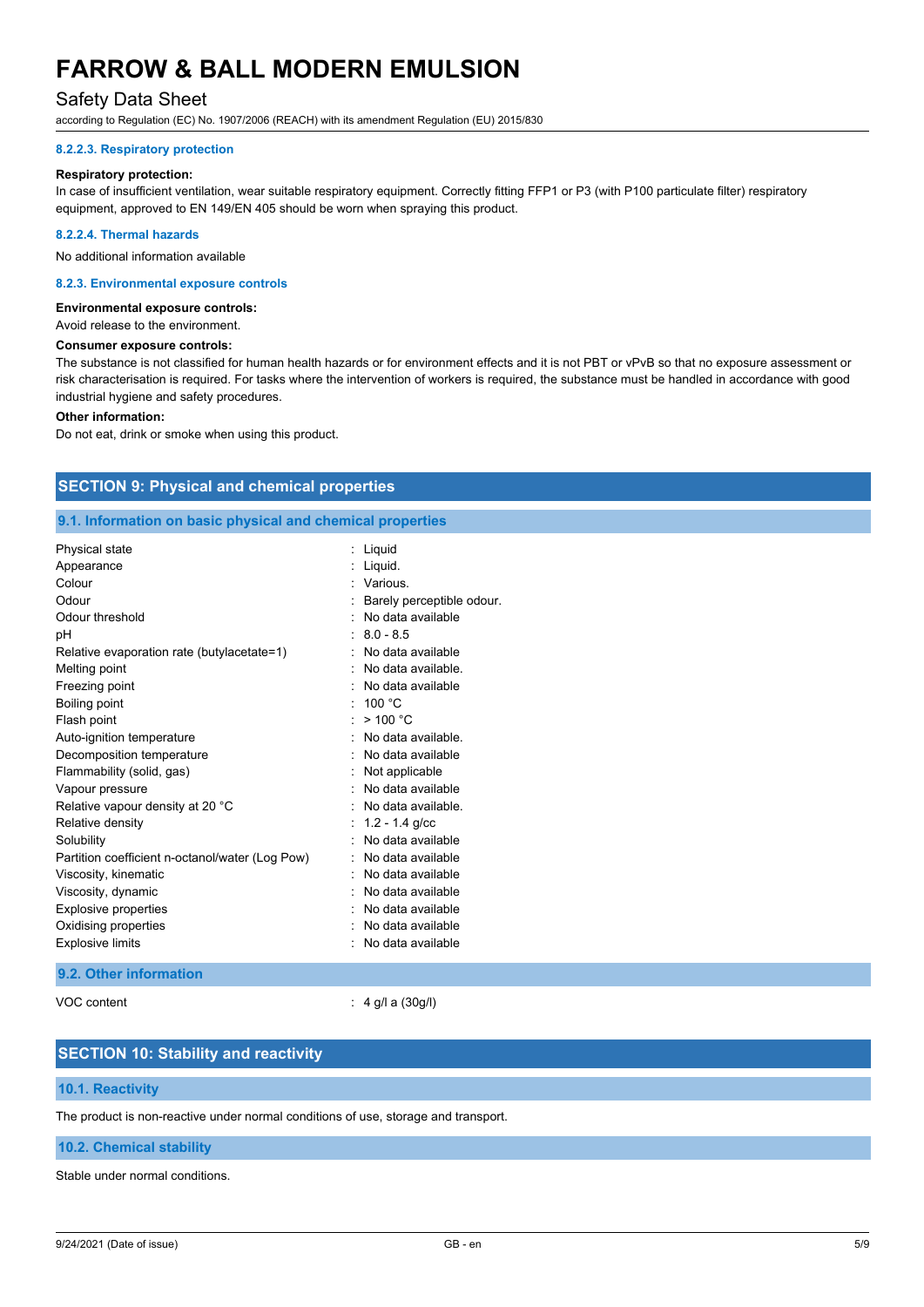# Safety Data Sheet

according to Regulation (EC) No. 1907/2006 (REACH) with its amendment Regulation (EU) 2015/830

| 10.3. Possibility of hazardous reactions                                                             |  |
|------------------------------------------------------------------------------------------------------|--|
| No dangerous reactions known under normal conditions of use.                                         |  |
| 10.4. Conditions to avoid                                                                            |  |
| None under recommended storage and handling conditions (see section 7).                              |  |
| 10.5. Incompatible materials                                                                         |  |
| No additional information available                                                                  |  |
| 10.6. Hazardous decomposition products                                                               |  |
| Under normal conditions of storage and use, hazardous decomposition products should not be produced. |  |
|                                                                                                      |  |
| <b>SECTION 11: Toxicological information</b>                                                         |  |

| 11.1 Information on toxicological effects                                       |                                                                                                     |
|---------------------------------------------------------------------------------|-----------------------------------------------------------------------------------------------------|
| Acute toxicity (oral)<br>Acute toxicity (dermal)<br>Acute toxicity (inhalation) | Not classified<br>Not classified<br>: Not classified                                                |
| ONE [EC NO 220-239-6] (55965-84-9)                                              | A MIXTURE OF: 5-CHLORO-2-METHYL-2H-ISOTHIAZOL-3-ONE [EC NO 247-500-7] AND 2-METHYL-2H-ISOTHIAZOL-3- |
| ATE CLP (oral)                                                                  | 100 mg/kg bodyweight                                                                                |
| ATE CLP (dermal)                                                                | 300 mg/kg bodyweight                                                                                |
| ATE CLP (gases)                                                                 | 700 ppmv/4h                                                                                         |
| ATE CLP (vapours)                                                               | 3 mg/l/4h                                                                                           |
| ATE CLP (dust, mist)                                                            | 0.5 mg/l/4h                                                                                         |
| 1,2-BENZISOTHIAZOLIN-3-ONE (2634-33-5)                                          |                                                                                                     |
| ATE CLP (oral)                                                                  | 500 mg/kg bodyweight                                                                                |
| 2-METHYL-2H-ISOTHIAZOL-3-ONE (2682-20-4)                                        |                                                                                                     |
| ATE CLP (oral)                                                                  | 100 mg/kg bodyweight                                                                                |
| ATE CLP (dermal)                                                                | 300 mg/kg bodyweight                                                                                |
| Skin corrosion/irritation                                                       | : Not classified<br>pH: 8.0 - 8.5                                                                   |
| Serious eye damage/irritation                                                   | : Not classified<br>pH: 8.0 - 8.5                                                                   |
| Respiratory or skin sensitisation                                               | Not classified                                                                                      |
| Germ cell mutagenicity                                                          | Not classified                                                                                      |
| Carcinogenicity                                                                 | Not classified                                                                                      |
| Reproductive toxicity                                                           | Not classified                                                                                      |
| STOT-single exposure                                                            | Not classified                                                                                      |
| 2-METHYL-2H-ISOTHIAZOL-3-ONE (2682-20-4)                                        |                                                                                                     |
| STOT-single exposure                                                            | May cause respiratory irritation.                                                                   |
| STOT-repeated exposure                                                          | : Not classified                                                                                    |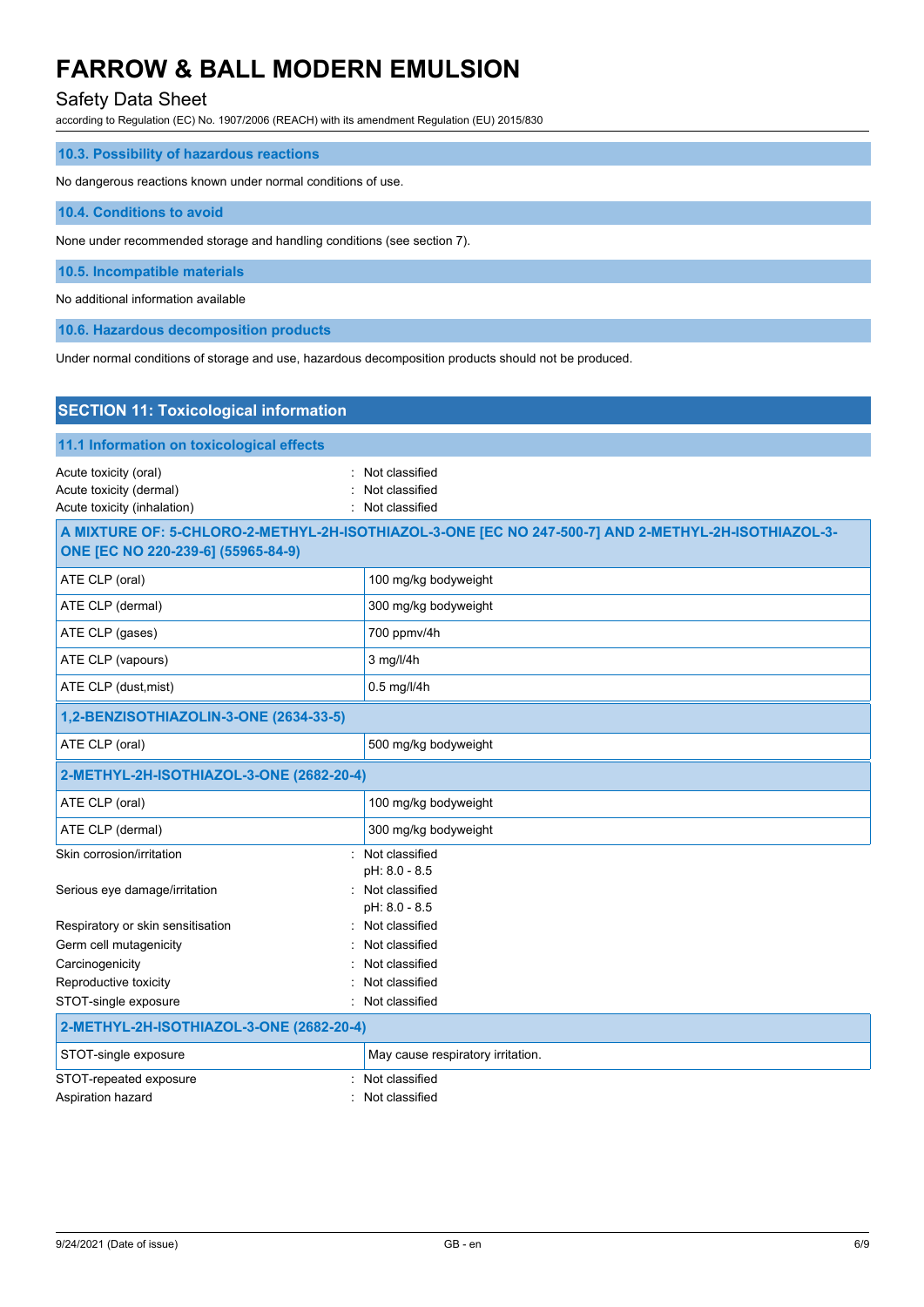### Safety Data Sheet

according to Regulation (EC) No. 1907/2006 (REACH) with its amendment Regulation (EU) 2015/830

| <b>SECTION 12: Ecological information</b>                                                         |                                                                                                                                              |
|---------------------------------------------------------------------------------------------------|----------------------------------------------------------------------------------------------------------------------------------------------|
| 12.1. Toxicity                                                                                    |                                                                                                                                              |
| Ecology - general<br>Hazardous to the aquatic environment, short-term                             | The product is not considered harmful to aquatic organisms nor to cause long-term adverse<br>effects in the environment.<br>: Not classified |
| (acute)<br>Hazardous to the aquatic environment, long-term<br>(chronic)<br>Not rapidly degradable | : Not classified                                                                                                                             |
| 12.2. Persistence and degradability                                                               |                                                                                                                                              |
| <b>FARROW &amp; BALL MODERN EMULSION</b>                                                          |                                                                                                                                              |
| Persistence and degradability                                                                     | Biodegradability in water: no data available.                                                                                                |
| 12.3. Bioaccumulative potential                                                                   |                                                                                                                                              |
| <b>FARROW &amp; BALL MODERN EMULSION</b>                                                          |                                                                                                                                              |
| Bioaccumulative potential                                                                         | No bioaccumulation data available.                                                                                                           |
| 12.4. Mobility in soil                                                                            |                                                                                                                                              |
| No additional information available                                                               |                                                                                                                                              |
| 12.5. Results of PBT and vPvB assessment                                                          |                                                                                                                                              |
| <b>FARROW &amp; BALL MODERN EMULSION</b>                                                          |                                                                                                                                              |
| This substance/mixture does not meet the PBT criteria of REACH regulation, annex XIII             |                                                                                                                                              |
| This substance/mixture does not meet the vPvB criteria of REACH regulation, annex XIII            |                                                                                                                                              |
| 12.6. Other adverse effects                                                                       |                                                                                                                                              |
| No additional information available                                                               |                                                                                                                                              |

| <b>SECTION 13: Disposal considerations</b> |                                                                                                                            |
|--------------------------------------------|----------------------------------------------------------------------------------------------------------------------------|
| 13.1. Waste treatment methods              |                                                                                                                            |
| Regional legislation (waste)               | Disposal must be done according to official regulations.                                                                   |
| Waste treatment methods                    | : Dispose of contents/container in accordance with licensed collector's sorting instructions.                              |
| Product/Packaging disposal recommendations | Dispose of contents/container to comply with local regulations                                                             |
| Additional information                     | : Clean up even minor leaks or spills if possible without unnecessary risk. Do not allow waste<br>to form a powder / dust. |
| Ecology - waste materials                  | : Avoid release to the environment.                                                                                        |

# **SECTION 14: Transport information**

| In accordance with ADR / IMDG / IATA / ADN / RID |                |                |                |                |
|--------------------------------------------------|----------------|----------------|----------------|----------------|
| <b>ADR</b>                                       | <b>IMDG</b>    | <b>IATA</b>    | <b>ADN</b>     | <b>RID</b>     |
| 14.1. UN number                                  |                |                |                |                |
| Not applicable                                   | Not applicable | Not applicable | Not applicable | Not applicable |
| 14.2. UN proper shipping name                    |                |                |                |                |
| Not applicable                                   | Not applicable | Not applicable | Not applicable | Not applicable |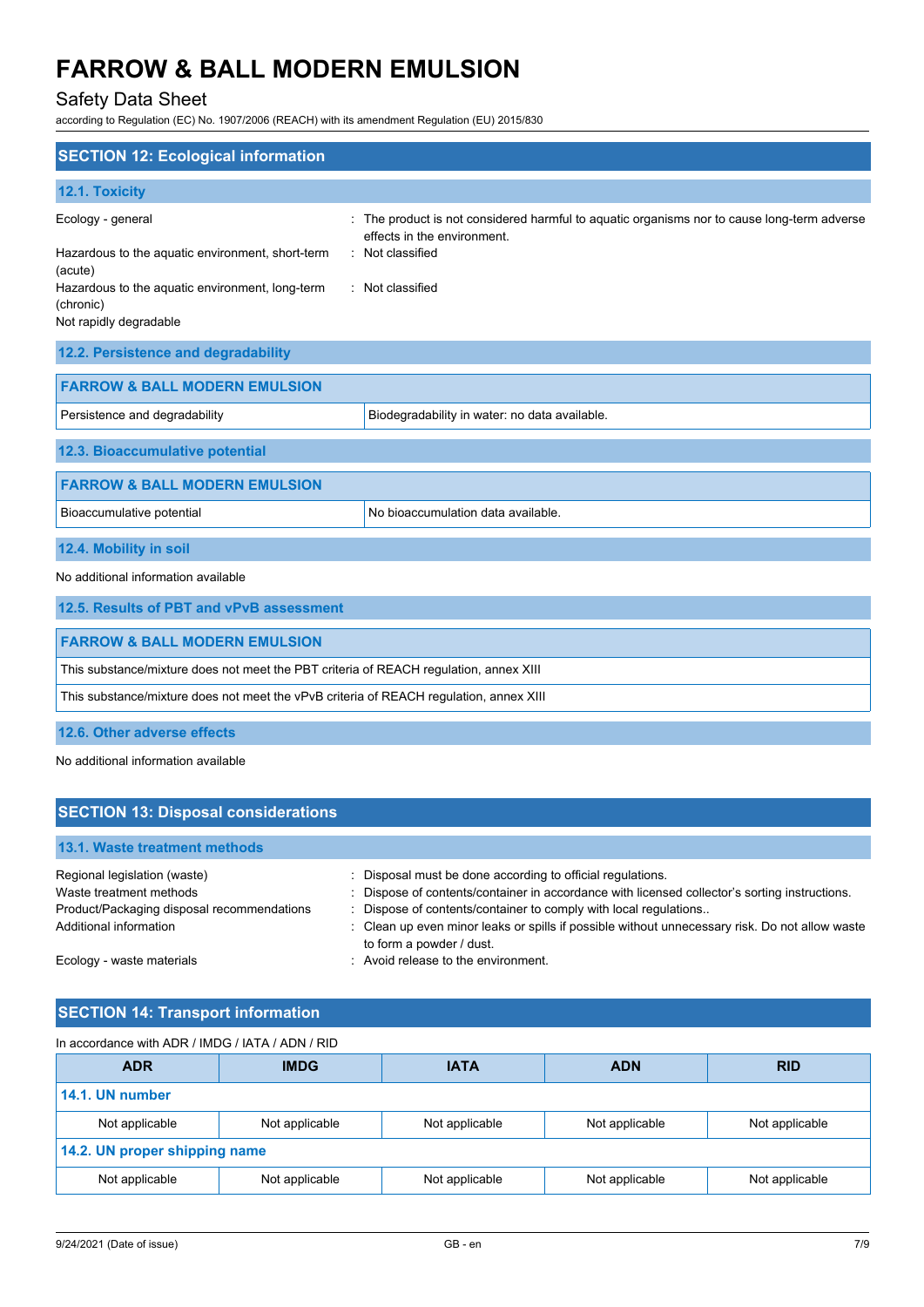### Safety Data Sheet

according to Regulation (EC) No. 1907/2006 (REACH) with its amendment Regulation (EU) 2015/830

| <b>ADR</b>                             | <b>IMDG</b>    | <b>IATA</b>    | <b>ADN</b>     | <b>RID</b>     |
|----------------------------------------|----------------|----------------|----------------|----------------|
| 14.3. Transport hazard class(es)       |                |                |                |                |
| Not applicable                         | Not applicable | Not applicable | Not applicable | Not applicable |
| 14.4. Packing group                    |                |                |                |                |
| Not applicable                         | Not applicable | Not applicable | Not applicable | Not applicable |
| <b>14.5. Environmental hazards</b>     |                |                |                |                |
| Not applicable                         | Not applicable | Not applicable | Not applicable | Not applicable |
| No supplementary information available |                |                |                |                |

#### **14.6. Special precautions for user**

Special transport precautions **interest and provident** : Do not empty into drains, Prevent entry to sewers and public waters

#### **Overland transport**

Not applicable

**Transport by sea** Not applicable

# **Air transport**

Not applicable

# **Inland waterway transport**

Not applicable

#### **Rail transport**

Not applicable

**14.7. Transport in bulk according to Annex II of Marpol and the IBC Code**

Not applicable

### **SECTION 15: Regulatory information**

**15.1. Safety, health and environmental regulations/legislation specific for the substance or mixture**

#### **15.1.1. EU-Regulations**

Contains no REACH substances with Annex XVII restrictions

Contains no substance on the REACH candidate list

Contains no REACH Annex XIV substances

Contains no substance subject to Regulation (EU) No 649/2012 of the European Parliament and of the Council of 4 July 2012 concerning the export and import of hazardous chemicals.

Contains no substance subject to Regulation (EU) No 2019/1021 of the European Parliament and of the Council of 20 June 2019 on persistent organic pollutants

Contains no substance subject to Regulation (EU) 2019/1148 of the European Parliament and of the Council of 20 June 2019 on the marketing and use of explosives precursors.

VOC content : 4 g/l a (30g/l)

#### **15.1.2. National regulations**

No additional information available

**15.2. Chemical safety assessment**

No chemical safety assessment has been carried out